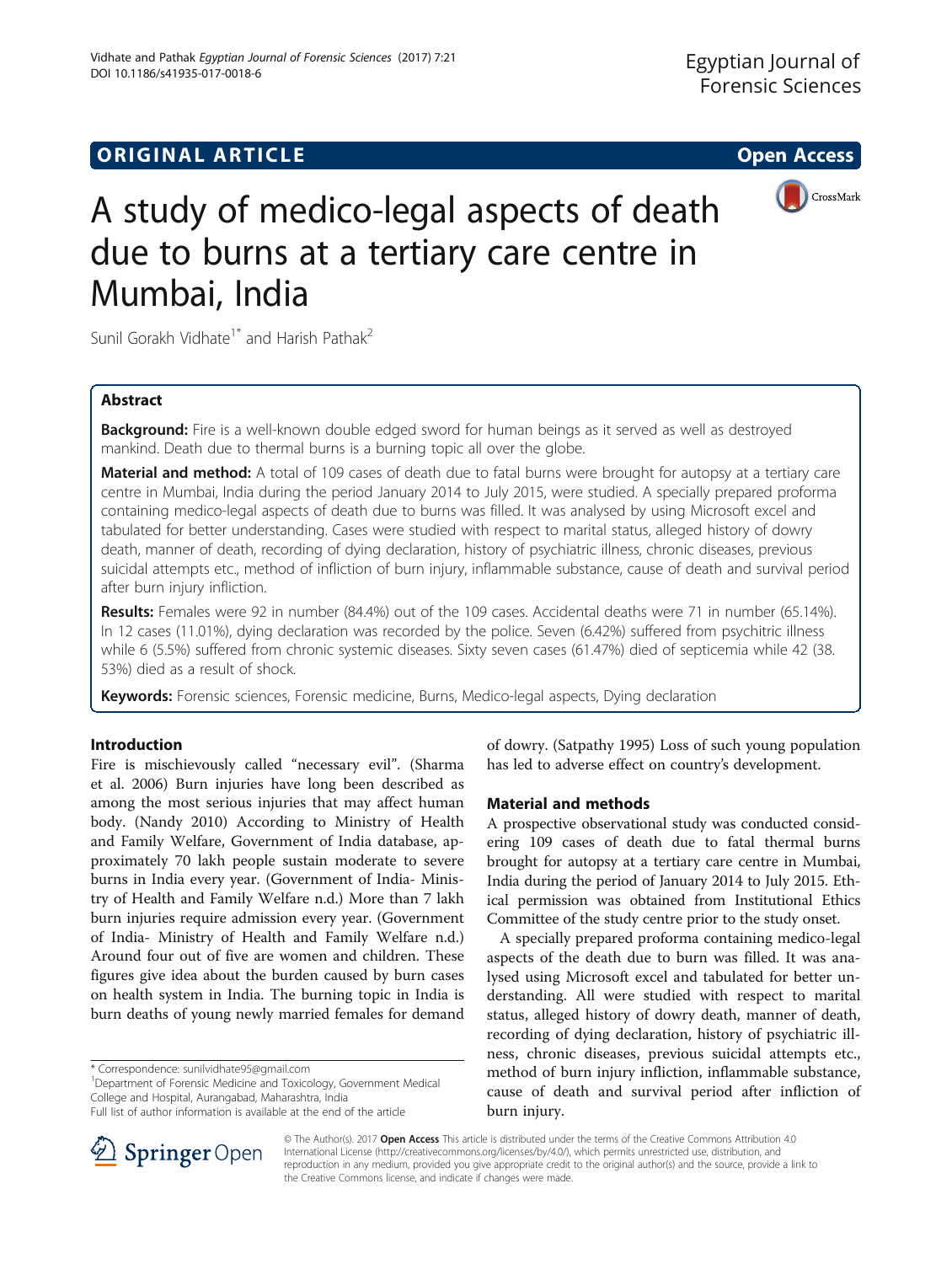### Observations and results

Out of the total number of 109 cases, 92 (84.4%) were females, where 77 (83.7%) were married. Out of married female victims, 45 (58.44%) died within 7 years and 10 (12.99%) died within 7 to 10 years of marriage. Alleged history of dowry demand was recorded in 4 (5.19%) cases among those who died within 7 years of marriage.

As for the manner of death, 71 cases (65.14%) were accidental, 32 (29.36%) were suicidal, 4 (3.67%) were homicidal and 2 (1.83%) were unknown. It was observed that in 12 (11.01%) cases only dying declaration was recorded by police.

In Table 1, it was observed that, 7 cases (6.42%) suffered from psychitric illness and 6 (5.5%) suffered from chronic systemic diseases. Only 1 (0.92%) victim had history of previous suicidal attempts and 10 (9.17%) had a history of addiction to alcohol, tobacco chewing and smoking etc.

Accidental burns were mainly due to kerosene stove explosion (32 cases, 29.56%) followed by suicidal burns where victims poured kerosene on themselves (31 cases, 28.44%) (Fig. [1\)](#page-2-0).

Use of accelerant to facilitate the burn injury is a common practice. It was observed that the use of inflammable substance was reported in 37 cases (33.94%). When manner of death was considered in relation with use of accelerant, mainly suicides had used it in 28 cases (25.69%). The smell of inflammable substance was perceived on post-mortem examination in 31 cases (28.44%) (Table [2\)](#page-2-0).

Cause of death was compared to survival time. It was seen that, 67 cases (61.47%) died of septicemia and 42 (38.53%) died as a result of shock within a week of burn injury infliction (Table [3](#page-2-0)).

#### **Discussion**

This study shows that the maximum number of victims were married females which is consistent with the studies done by Ambade and Godbole [\(2006\)](#page-4-0), Batra ([2003](#page-4-0)), Zanjad and Godbole ([2007\)](#page-4-0), Gupta and Srivastava ([1988](#page-4-0)) and Tasgaonkar et al. ([2015](#page-4-0)). This indicates the presence of social problems among married people, especially females, who have all household responsibilities. Also young and newly married females may become victim of dowry demand and domestic violence.

Table 1 Special considerations of burn deaths

| History                    | Male | Female | Total | Percentage |
|----------------------------|------|--------|-------|------------|
| Psychiatric illness        | 3    | 4      |       | 6.42       |
| Chronic illness            |      | 5      | 6     | 5.5        |
| Previous suicidal attempts |      | 0      | 1     | 0.92       |
| Addiction                  | 6    | 4      | 10    | 9.17       |
| <b>NIL</b>                 | 6    | 79     | 98    | 89.91      |
| Total                      | 17   | 92     | 109   | 100        |

Among 77 (100%) married females, 4 (5.19%) were recently married for 6 months, 8 (10.39%) were married for 6 months to 1 year, 33 (42.86%) for 1–7 years and 32 (41.56%) for more than 7 years. Four (5.19%) out of the 77 married females had alleged history of dowry demand; they were married for 1–7 years. No case was reported within 1 year of marriage with alleged history of dowry demand.

Incidence of allegations of dowry demand is low due to maximum number of urban victims and higher level of education. This might be due to the success of mass and social media in awareness of society regarding laws dealing with dowry deaths. On the contrary, in the study done by Nath et al. ([2015\)](#page-4-0), (57.40%) of victims died within 7 years of marriage. In another study done by Verma et al. [\(2015](#page-4-0)), it was observed that 47.32% of the married female victims died within 7 years of marriage, out of which 15.84% were labelled as alleged dowry deaths.

The present study shows that, 71 (65.14%) cases were due to accidental burns, 32 (29.36%) were suicidal, 4 (3.67%) were homicidal and the remaining 2 (1.83%) were uncertain. This might be due to the fact that maximum victims are housewives and are more prone to accidental contact to fire while working in the kitchen, particularly in small and crowded houses. This is consistent with studies conducted by Zanjad and Godbole [\(2007\)](#page-4-0), Gupta and Srivastava [\(1988\)](#page-4-0), Tasgaonkar et al. [\(2015](#page-4-0)), Mangal et al. ([2007](#page-4-0)) and Buchade et al. ([2011](#page-4-0)). On the opposite side, these results are not consistent with the study done by Nath et al. ([2015](#page-4-0)) which showed that maximum burn deaths were suicidal in nature, where 177 (81.94%) were suicidal, 35 (16.20%) were homicidal and 4 (1.85%) were accidental. This study was performed in a tribal area where a different lifestyle and culture exists.

Dying declaration is "A written or verbal statement made by a person as to the cause of his or her death or as to the circumstances of transaction resulting in his or her death." (Mathiharan and Kannan [2012](#page-4-0)) It is a very important documentary evidence. (Gorea and Aggrawal [2004\)](#page-4-0) It is a hearsay evidence but even then it is given a lot of weightage in court proceedings. (Gorea and Aggrawal [2004\)](#page-4-0) Its admissibility in Court of Law has been explained under section 32(1) of Indian Evidence Act. (Kumar et al. [2014\)](#page-4-0) The dying declaration was recorded in only 12 (11.01%) out of 109 studied victims. All were recorded by police within 1–2 days of the incidence which is a low recording level. This might be due to the excessive number of cases and lack of awareness about its importance or simply due to the ignorance by administrative and investigating authorities. Being a tertiary care centre, most of the patients are referred in critical condition, often intubated or with tracheostomy which prevents investigating authorities from recording the declaration.

Among the victims, 7 (6.42%) had a history of psychiatric illness of which 3 (2.75%) were males and 4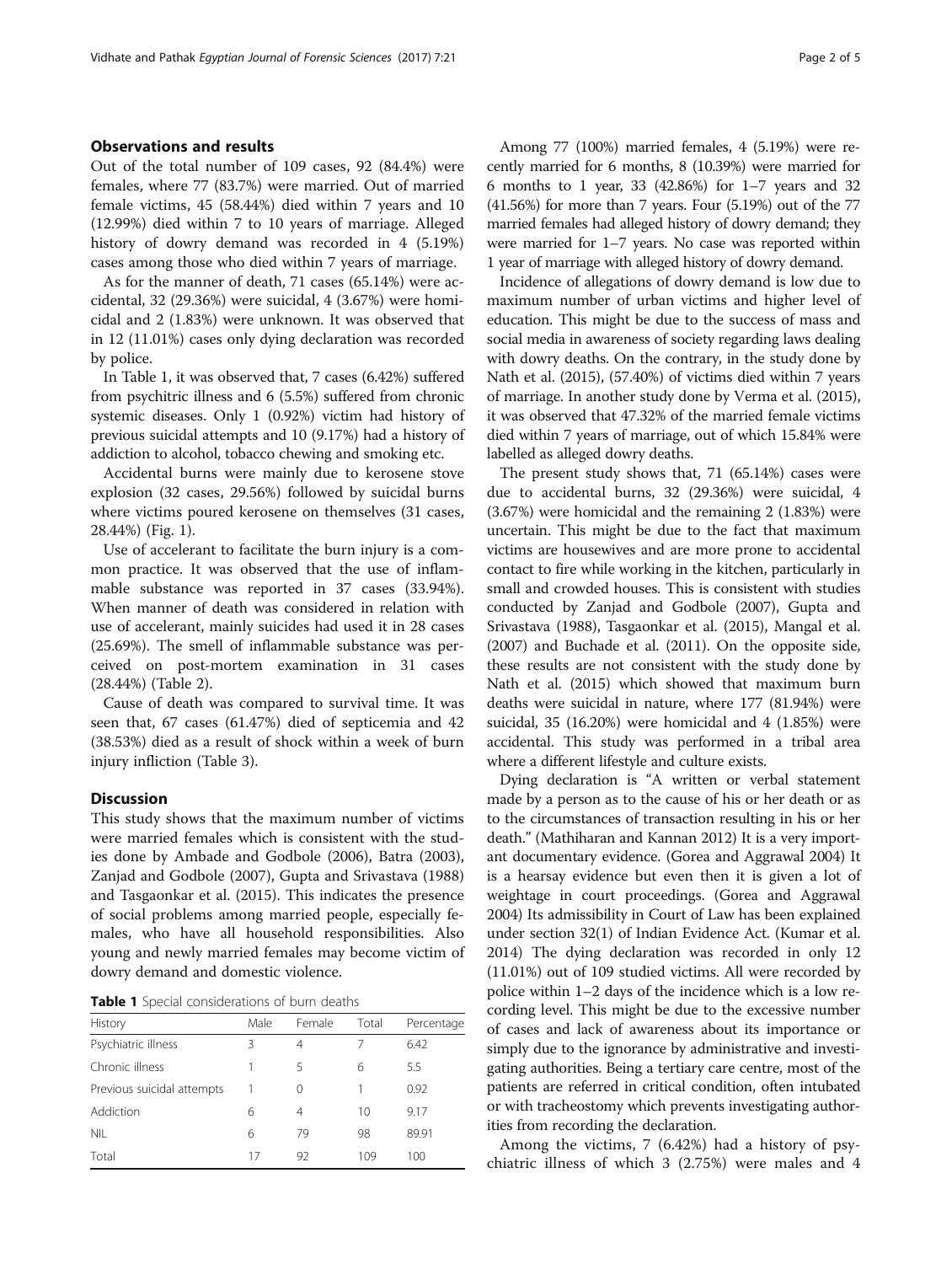<span id="page-2-0"></span>

(3.67%) were females. Six (5.5%) suffered of chronic diseases of which 1 (0.92%) was a male and 5 (4.59%) were females. Also 10 had a history of addiction to alcohol, tobacco chewing and smoking etc., out of which, 6 (5.5%) were males and 4 (3.67%) were females. One victim had a history of previous suicidal attempts. Similarly, Akhter et al. [\(2010](#page-4-0)) observed psychiatric illness in 1.54% cases and chronic diseases in 5.18% cases. Chawla et al. ([2010\)](#page-4-0) observed alcoholism and addiction to smoking both together in 22% and only alcoholism in 2% of male victims whereas 2% female victims were smokers. In the study done by Leth and Saroc ([1998\)](#page-4-0), 51% of house fire deaths were due to tobacco smoking in combination with alcoholism or handicap. This shows few problems related to urban lifestyle. These factors might predispose victims to fire related hazards. Awareness to the use of safety measures is impaired due to these conditions.

Kerosene stove explosion leading to accidental burns was observed in 32 cases (29.56%) while 31 cases (28.44%) had history of suicide by pouring kerosene themselves. Eighteen cases (16.51%) had history of contact with flame while asleep or while lightening a lamp and in 10 cases (9.17%) clothes caught fire. Among rest

Table 2 Distribution of cases according to inflammable substance

| death            | Manner of History of use of<br>inflammable substance | Smell of inflammable substance<br>perceived on autopsy |
|------------------|------------------------------------------------------|--------------------------------------------------------|
| Suicidal         | 28                                                   | 24                                                     |
| Homicidal        | 4                                                    | 3                                                      |
| Accidental       | - 5                                                  | 4                                                      |
| Total            | 37                                                   | 31                                                     |
| Percentage 33.94 |                                                      | 28.44                                                  |
|                  |                                                      |                                                        |

of accidental burns, 3 cases (2.75%) were due to house fire, 2 (1.83%) were due to gas stove explosion, 1 case (0.92%) each was due to fall on kerosene stove, fall on gas stove and fall of lamp over the body. One case (0.92%) had a history of suicide by pouring of diesel. Three (2.75%) had alleged history of burning by their husbands where kerosene was used as an accelerant. This is consistent with studies done by Ambade and Godbole ([2006\)](#page-4-0), Gupta and Srivastava [\(1988\)](#page-4-0), Chawla et al. ([2010\)](#page-4-0), Gupta et al. [\(1993\)](#page-4-0) and Khartade et al. ([2014\)](#page-4-0). On the contrary, study done by Patetta and Cole ([1990\)](#page-4-0) reported burns by heating instrument in 33% cases, smoking in 26% and cooking in 9% of the cases. The differences in observations may be due to different geographical areas and extent of awareness about safety measures.

Table 3 Distribution of cases as per causes of death and survival period

| Duration of survival after<br>incidence |          | Shock Septicaemia Total Percentage |                |       |
|-----------------------------------------|----------|------------------------------------|----------------|-------|
| Brought dead                            | 6        | 0                                  | 6              | 5.5   |
| $0$ to 6 h                              | 1        | 0                                  | 1              | 0.92  |
| 6 to 12 h                               | 7        | 0                                  | 7              | 7.34  |
| 12 to 24 h                              | 10       | 0                                  | 10             | 9.17  |
| 24 to 48 h                              | 10       | 2                                  | 12             | 11.01 |
| 48 to 72 h                              | 4        | 4                                  | 8              | 7.34  |
| 3 days to 7 days                        | 4        | 37                                 | 41             | 37.61 |
| 7 days to 1 month                       | 0        | 20                                 | 20             | 18.35 |
| More than 1 month                       | $\Omega$ | 4                                  | $\overline{4}$ | 3.67  |
| Total                                   | 42       | 67                                 | 109            | 100   |
| Percentage                              | 38.53    | 61.47                              |                |       |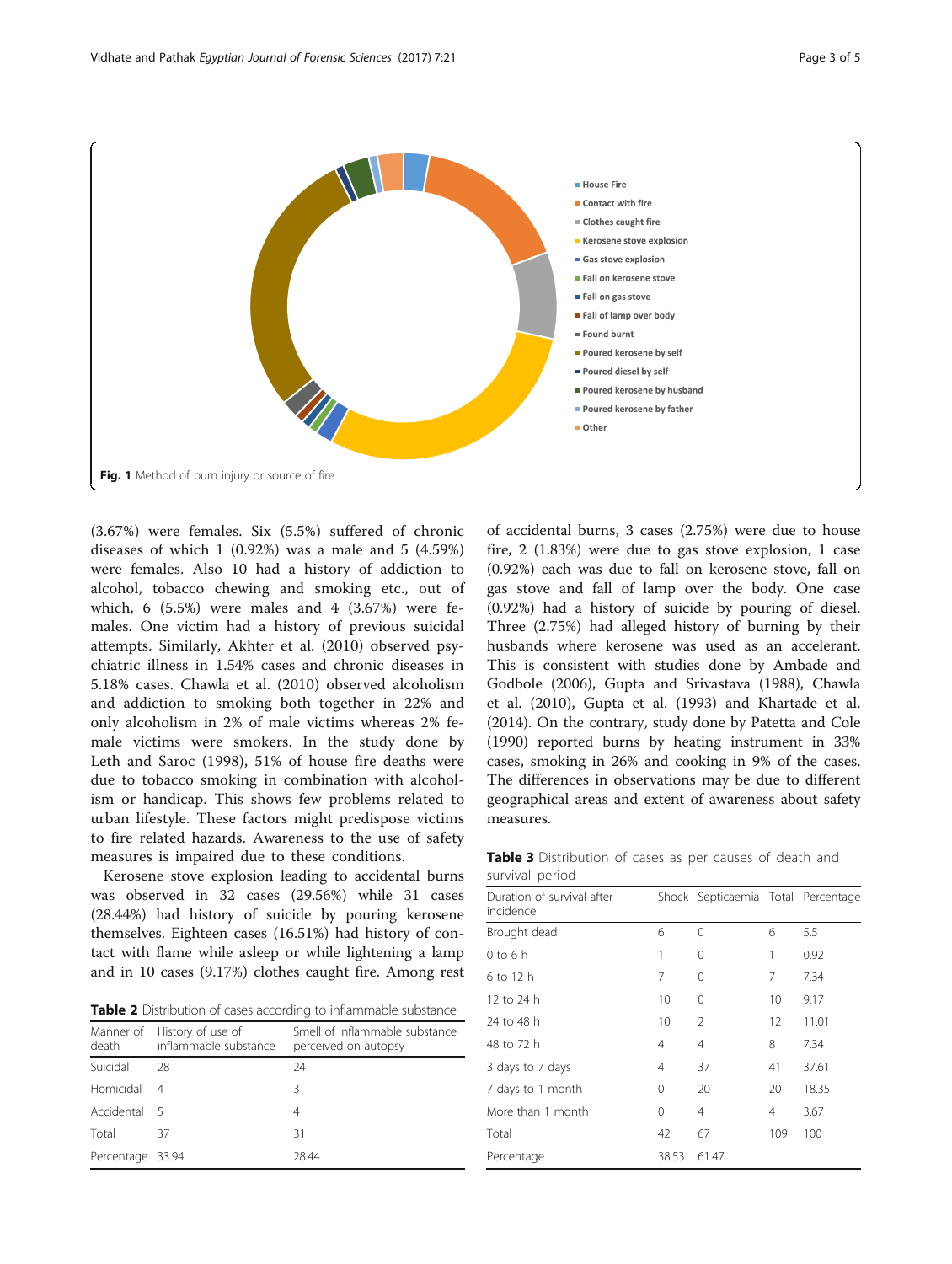History of use of inflammable substance to facilitate the fire was reported in 37 cases (33.94%), of which 28 (25.69%) were suicides, 5 (4.59%) were accidents and 4 (3.67%) were homicides. In accidental cases, the inflammable substance was accidently spread or used for some other purpose in surrounding. Kerosene is easily available and routinely used accelerant for household purposes. Use of diesel as an accelerant was characteristically noted in only one case. This is consistent with study done by Nath et al. [\(2015](#page-4-0)), where kerosene was used in 99.53% cases. In study done by Khartade et al. [\(2014\)](#page-4-0), sprinkling or pouring of kerosene over the body was observed in 24.81% victims of suicidal burns and 2.33% cases of alleged homicidal burns. Smell of inflammable substance was perceived on autopsy examination in total 31 cases (28.44%). Out of these, 24 (22.02%) were suicidal, 4 (3.67%) were accidental and 3 (2.75%) were homicidal. In study done by Chawla et al. [\(2010](#page-4-0)), smell of kerosene was perceived in 4% cases. As the duration of hospital stay increases, the chances of perceiving smell of inflammable substance decreases due to their volatile nature and cleansing by the hospital staff.

Sixty seven (61.47%) victims died due to septicemia while 42 (38.53%) due to shock. All the victims that died due to septicemia had survived for more than 72 h while those who died due to shock, survived for less than 72 h. Six (5.5%) cases were brought dead after sustaining burn injury. Sharma et al. ([2006\)](#page-4-0) observed that 4.38% cases died due to neurogenic shock, 27.71% cases died due to hypovolemic shock and 67.91% cases died due to septicemia and its complications. Chawla et al. [\(2010](#page-4-0)) observed that 22% cases died due to primary shock, 10% died due to oligemic shock and 56% died due to septicemic shock and 12% died due to injuries. Dasari et al. [\(2013](#page-4-0)) had observed shock in 8% case, toxaemia and shock in 18% cases and septicemia in 71% cases of their study. Instantaneous death in case of burns is due to neurogenic shock. Death within the first 72 h is due to loss of fluid leading to hypovolemic shock. As the survival period and hospital stay increases, chances of infection increases leading to septicemia. On the contrary, Nath et al. ([2015\)](#page-4-0) observed shock as the cause of death in 65.74% and septicemia in 28.7% cases. In study done by Tasgaonkar et al. [\(2015\)](#page-4-0), 3.38% deaths were due to neurogenic shock, 36.38% cases due to oligemic shock, 29.54% cases due to septicemic shock and 30.46% cases due to acute tubular necrosis and complications of septicemia. In these studies, larger number of cases were declared dead before admission. Also duration of hospital stay was less than 72 h in maximum number of cases.

## Conclusion and recommendations

1. Young and newly married females with household responsibilities are prone to sustain burn injuries. Safety

measures should be followed while cooking. Social awareness is required to enroot the customs like dowry.

- 2. In most of the cases of death due to burn injury, accident is the alleged manner of death. Even though, manner of death is difficult to be guessed based on the pattern of burn injury, an attempt should be made by autopsy surgeon to comment on it.
- 3. Rate of recording of dying declaration in deaths due to burns is less than expected. This may be due to excessive number of cases and lesser number of staff. Administrative management and political will are required to increase the number and improve the quality of statement recorded.
- 4. Psychiatric illness, chronic diseases or addictions such as alcoholism may contribute to deaths by burn injuries. Proper counselling and consistent encouragement to improve quality of life of such persons may help to prevent suicides by burn injuries.
- 5. Kerosene is commonly available for household cooking and hence used by suicides as an accelerant. Smell of kerosene perceived on autopsy should be carefully noted as it serves an important evidence in court-of-law.
- 6. Shock and septicemia are the causes of death following burn injuries. Proper rehydration and prevention of hospital acquired infection is the key to prevent deaths in burn cases.

#### Acknowledgements

Not applicable.

#### Ethical approval and consent to participate

Received ethical approval prior to onset of the study from Institutional Ethics Committee at Seth G. S. Medical College and KEM Hospital, Mumbai, Maharashtra, India. Institutional Ethics Committee had granted waiver of consent to the present study.

#### Funding

Not applicable.

#### Availability of data and materials

Supporting data for present article is available with the authors.

#### Authors' contributions

Both the authors of present study has contributed equally in data collection, analysis and interpretation of the data. Both authors read and approved the final manuscript.

#### Consent for publication

Permission to publish anonymous data keeping in mind the privacy of individual was granted by Institutional Ethics Committee.

#### Competing interests

The authors declare that they have no competing interests.

#### Publisher's Note

Springer Nature remains neutral with regard to jurisdictional claims in published maps and institutional affiliations.